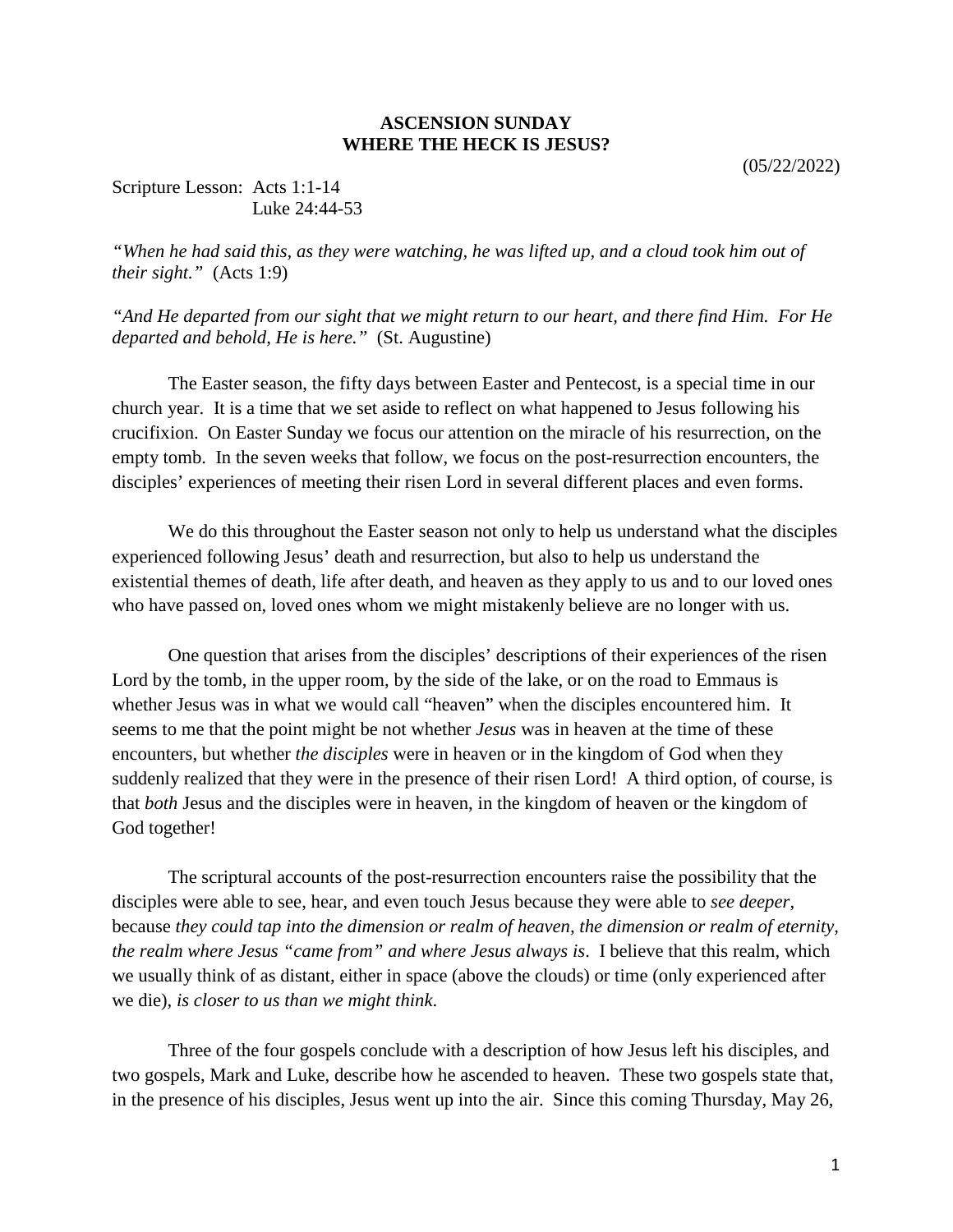is Ascension Day, and since we probably won't be doing it up big this year as a church, I thought we might take a few minutes this morning, on the Sunday preceding Ascension Day, to explore this important doctrine, this important event in the life of Jesus and his disciples. Ascension Day is a celebratory day grounded in the archetype of transformation.

We should begin by noting that the three synoptic gospels are not in total agreement regarding the ascension, and, for some reason, it is not mentioned at all in the Gospel of John. This discrepancy, which did not seem to have bothered the writers/compilers of the gospels and those who selected these four gospels for inclusion into the canon, into the official Bible as we know it, also does not bother me.

By the time I attended theological school, probably because of my background in philosophy, I had abandoned the idea that the Bible is the literal Word of God and, as such, is infallible. I see the Bible as a collection of different kinds of writings: history, poetry, prophecy, religious experience, symbolism, teachings, moral guidelines, etc., by many different authors. It is a complex weaving of documents that circumambulate around a central theme that spanned several thousand years of human history, a record of people's experiences of one specific revelation or experience of God, one specific revelation, one specific experience of the overarching (or underlying) archetype of Divinity.

Our Bible is a record of the experiences of a particular group of people, a tribe/nation that lived several thousand years ago in a culture that is quite different from ours, e.g., in the treatment of women and the owning of slaves. This is why I believe it is foolish (and can be harmful or even evil) to apply biblical passages or teachings in a literalistic way to the incredibly more complex personal and social problems of our time.

Since different people can have different experiences of God, it does not bother me in the least that many of the biblical descriptions of the Old Testament Yahweh, the God of Israel, the Lord God of the New Testament, and even the descriptions of Jesus, who was proclaimed to be the Christ, differ from, or even appear to contradict each other. Once again, it appears that the early church leaders who selected the writings that would be included in the official canon, and who determined which writings would be excluded, (e.g., the Gnostic gospels), valued this diversity. If they didn't, I'm sure they would have cleaned the whole thing up and made everything nice, neat, and consistent.

The Gospel of Mark, the earliest of the gospels to be written/compiled, has two endings. Mark apparently didn't know which of the endings was the more authentic ending, so he decided to include both in his gospel, and he cleverly named them the shorter and the longer endings. The fact that the two endings differ from each other in their description of what happened after the resurrection apparently didn't bother Mark (thus proving my point).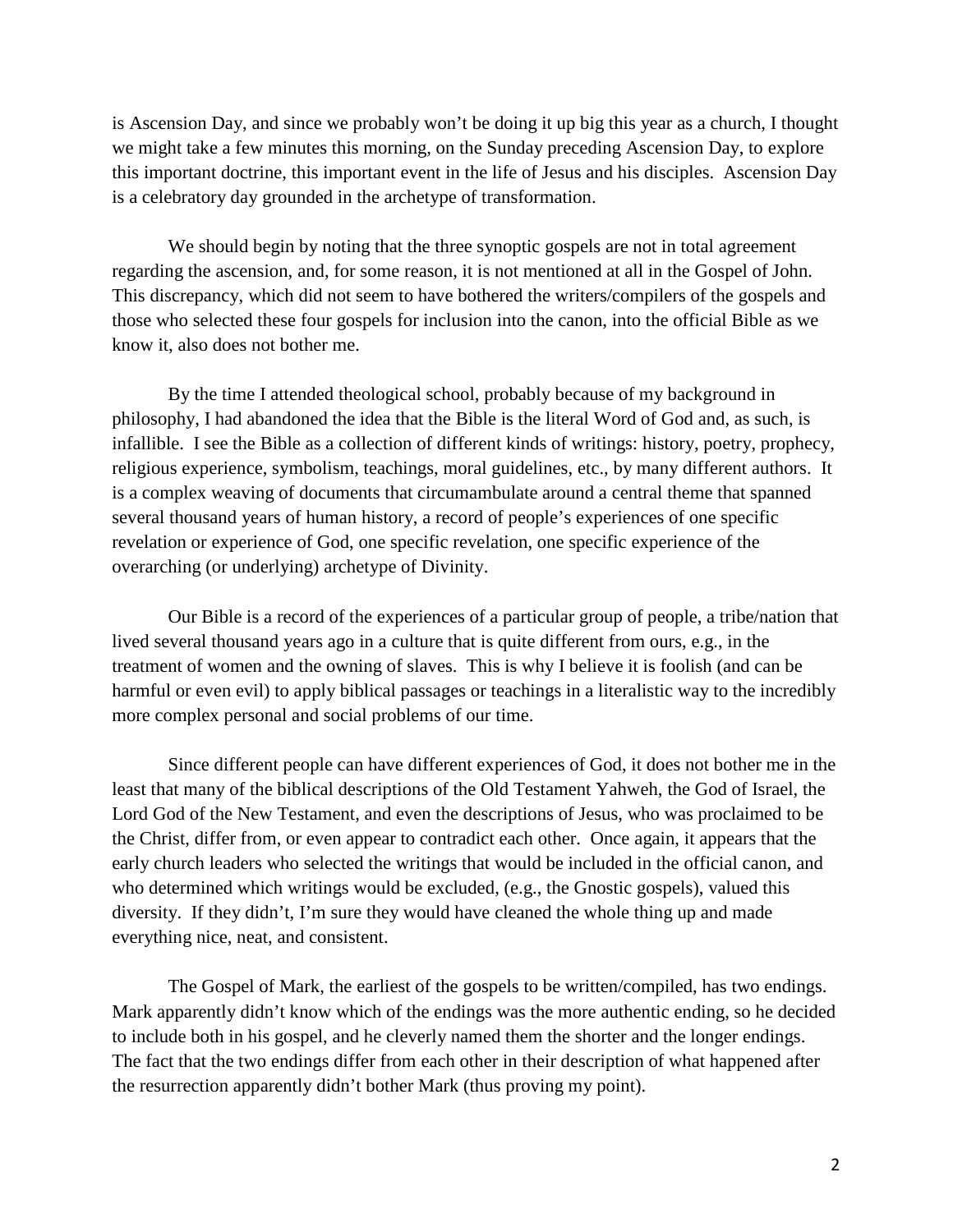The shorter ending makes no mention of Jesus' ascension. In fact, there is no mention of any post-resurrection meetings of Jesus and his disciples. A young man, presumably an angel, tells the women to tell the disciples that Jesus is going before them to Galilee and that they will see him there. The shorter ending concludes with the following statement:

*And afterward Jesus himself sent out through them [the disciples], from east to west, the sacred and imperishable proclamation of eternal salvation.*

The so-called longer ending contains a description of the ascension. In the longer ending we read,

*So, then the Lord Jesus, after he had spoken to them [the disciples], was taken up into heaven and sat down at the right hand of God. And they [the disciples] went out and proclaimed the good news everywhere, while the Lord worked with them and confirmed the message by the signs that accompanied it.*

The longer ending implies that Jesus is both in heaven, seated at the right hand of God, and also here on earth, working *with* the disciples and confirming their proclamation of the Kingdom of God by miracles and signs. I'm sure that is how the disciples experienced it. They experienced Jesus, the risen Christ, as *both* in heaven *and* on earth, as both distant and present, as both transcendent and immanent.

In the Gospel of Matthew there is no mention of Jesus' ascension. Following his resurrection, when he meets the disciples on a mountain in Galilee, Jesus says to them,

*All authority in heaven and on earth has been given to me. Go therefore and make disciples of all nations, baptizing them in the name of the Father and of the Son and of the Holy Spirit, and teaching them to obey everything that I have commanded you. And remember, I am with you always, to the end of the age.*

Note that in Matthew's account, Jesus does not leave the disciples. He does not ascend or go to heaven. Rather *he promises to be with them always*, even to the end of the age.

The passage we heard this morning from the Gospel of Luke contains a description of the ascension. It says,

*Then Jesus led his disciples out as far as Bethany, and, lifting up his hands, he blessed them. While he was blessing them, he withdrew from them and was carried up into heaven.*

This passage suggests that Jesus "withdrew" from the disciples and was "carried up" into heaven. In Luke, there is no promise that he will continue to be with them, only that they will be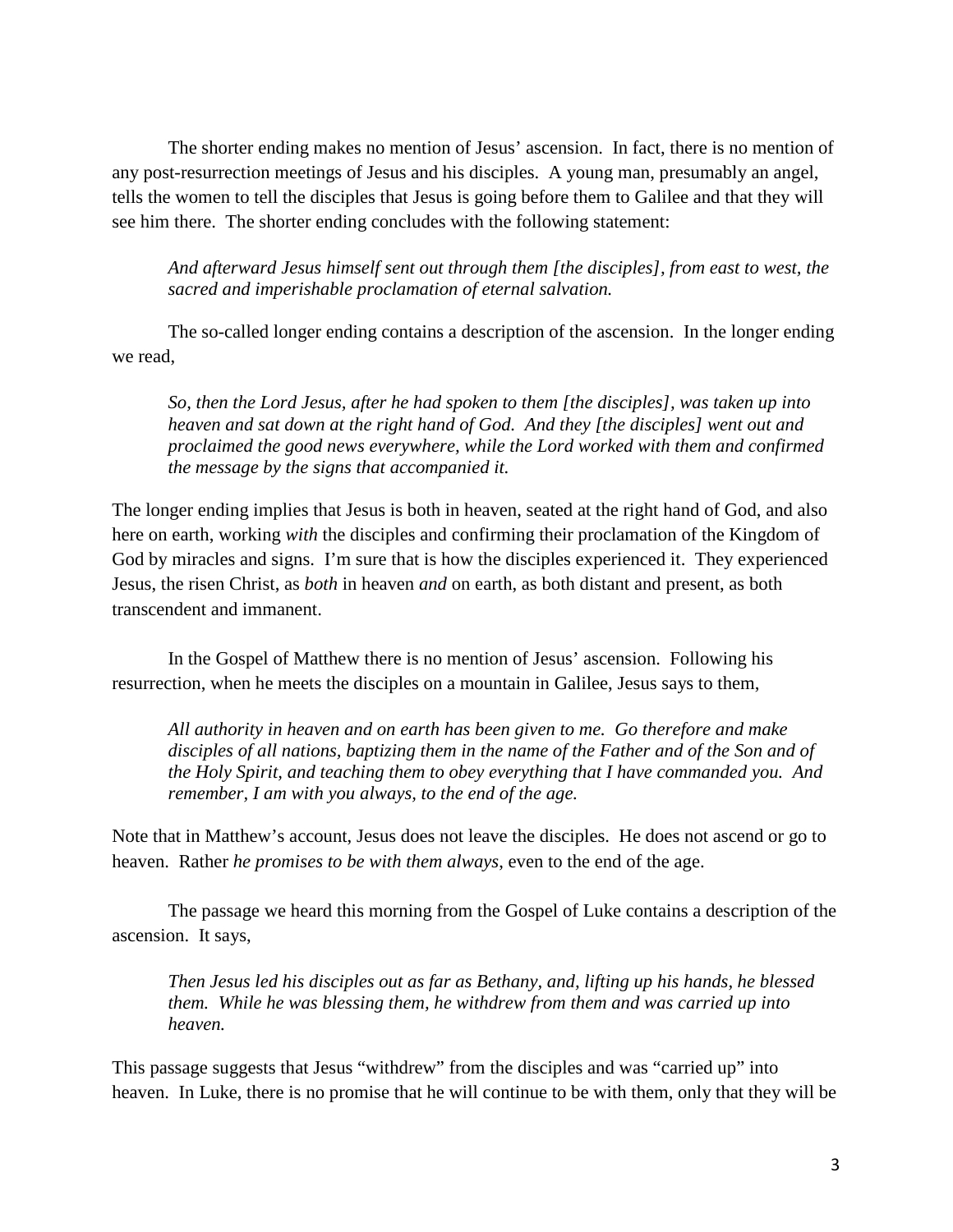"clothed with power from on high," which I take to mean that they will receive the gifts that accompany the presence of the Holy Spirit.

These accounts, though they differ, suggest that following his resurrection Jesus is both transcendent, separate from us, dwelling in a place we might call heaven, and immanent, with us, right here on earth, closer to us than we are to ourselves. The disciples realize that although Jesus left them, he did not really leave them. *In their experience*, although Jesus is in heaven with God, he is also here on earth. So, where the heck is Jesus?!

There are five parts to the Easter story. The first is Jesus' crucifixion. The second is the resurrection, what happened to Jesus' spirit and body the night following his burial. The third is the post-resurrection experiences, the disciples' encounters with the risen Christ at the tomb, in the Upper Room, by the lake, and on the road to Emmaus.

Jesus' ascension, his departure from earth and entry into heaven, is the fourth dimension. The Doctrine of the Ascension is included in the Apostles' Creed, formulated approximately 300 years after Jesus lived, the words of which are as follows:

*I believe in God, the Father almighty, creator of heaven and earth.*

*I believe in Jesus Christ, his only Son, our Lord, who was conceived by the Holy Spirit, born of the Virgin Mary, suffered under Pontius Pilate, was crucified, died, and was buried; he descended into hell; On the third day he rose again from the dead; he ascended into heaven, he is seated at the right hand of the Father, and he will come to judge the living and the dead.*

*I believe in the Holy Spirit, the holy catholic Church, the communion of saints, the forgiveness of sins, the resurrection of the body, and the life everlasting. Amen*.

As you might suspect, I have difficulty with certain parts of this creed and, actually, any and every creed. This is why I am glad that the ecclesiastical tradition in which our church stands is not grounded in a particular creed, the assent to which is a necessary precondition to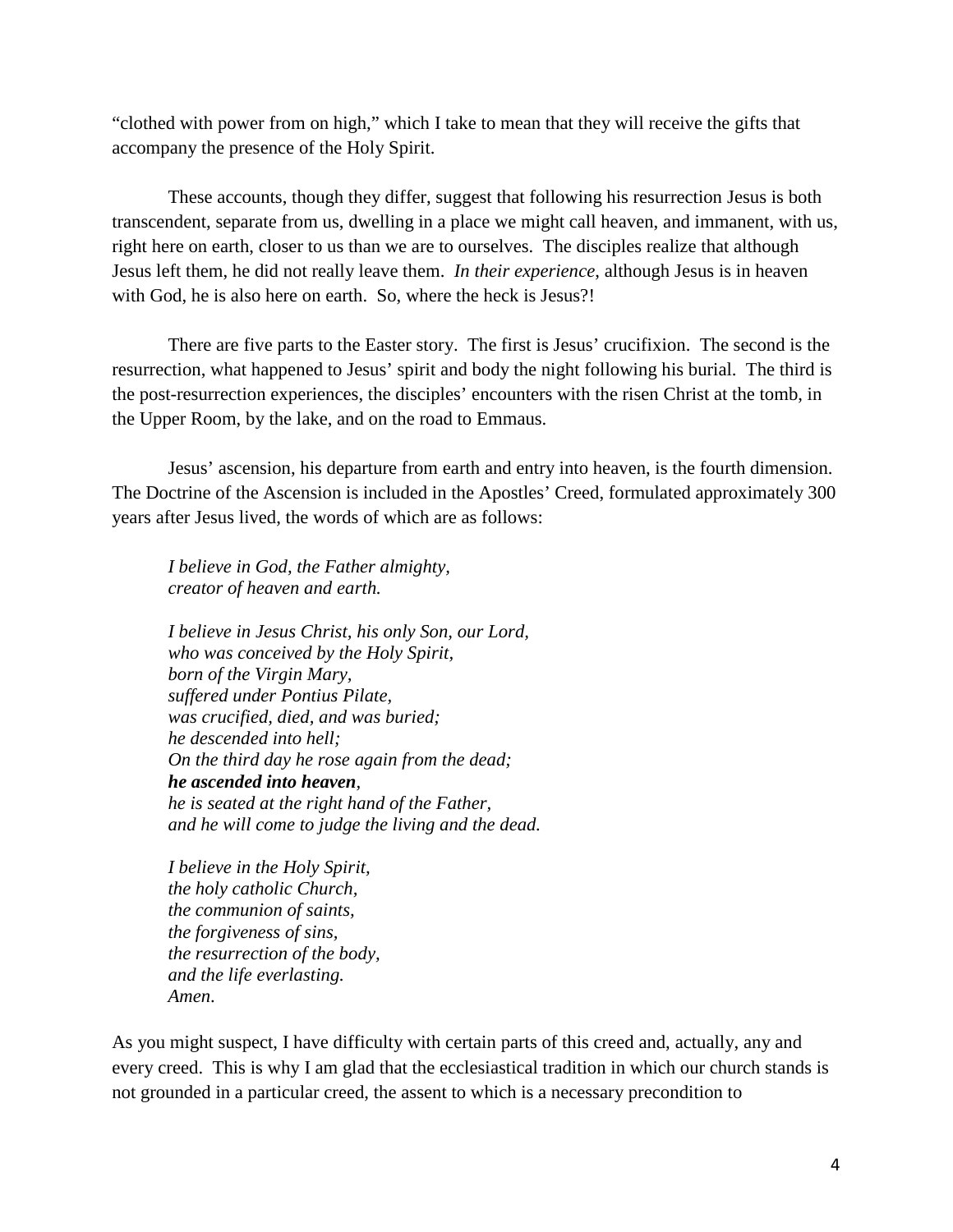membership. In any event, the Apostles' Creed is evidence of the importance of Jesus' ascension to early Christian beliefs.

According to the book of Acts, the ascension happened exactly forty days after Easter. As we know, the number forty is archetypal; it appears time and again in scripture and in the teachings of other world religions as a symbol of wholeness or completeness. In the book of Acts and the gospel of Luke, which were written by the same author, Luke, the ascension marks the end of the post-resurrection experiences.

In some of his post-resurrection encounters, Jesus appears in human form. He invites Thomas to touch the nail holes in his hands and the spear wound in his side. He breaks bread with two disciples after they travel together on the road to Emmaus, and he eats breakfast with seven others beside the Sea of Tiberias.

In other post-resurrection encounters, Jesus seems to be more spirit than flesh. He appears in the midst of the disciples even though the doors of the room where they are meeting are closed and locked. He suddenly vanishes from their midst following their recognition of him in the upper room, on the road to Emmaus, and by the lake. In his encounter with Mary by the tomb, Jesus asks her not to touch him since he has "not yet ascended to the Father." This implies that Mary *could* have touched him but, for some reason (which I tried to explain last week), she should not.

As we think about our loved ones who have passed away, we do so in light of our belief in the power of the resurrection. This is what the apostle Paul means when he tells us that "we should not grieve as those do who have no faith." We know our loved ones are alive in our hearts and in our memories. We trust they are alive in some way in the presence of God, in what the Episcopal church calls "the nearer presence of God." However, the disciples' experience of Jesus after he died may be a lesson to us, assuring us that, like Jesus, our loved ones may also be with us as a living presence, *a presence that can only be sensed through the connecting power of love*. Not to argue with my Episcopal colleagues, but there may not be a "nearer presence of God."

In the account of the ascension in the book of Acts, Jesus goes up into the air. Luke tells us he was "lifted up" or "carried up" into heaven. I'm not sure we have to take the descriptive "up" literally, though we instinctively raise our eyes when we pray. In Jesus' time, when people believed in a flat earth and a three-storied universe, they pictured heaven up in the sky and hell under the ground. It is interesting that the two men in white robes who suddenly appear beside the disciples at the tomb ask them, "Why do you stand looking up toward heaven? This Jesus, who has been taken up from you into heaven, will come in the same way as you saw him go into heaven." Apparently, we don't have to look up to see Jesus. We just have to look around.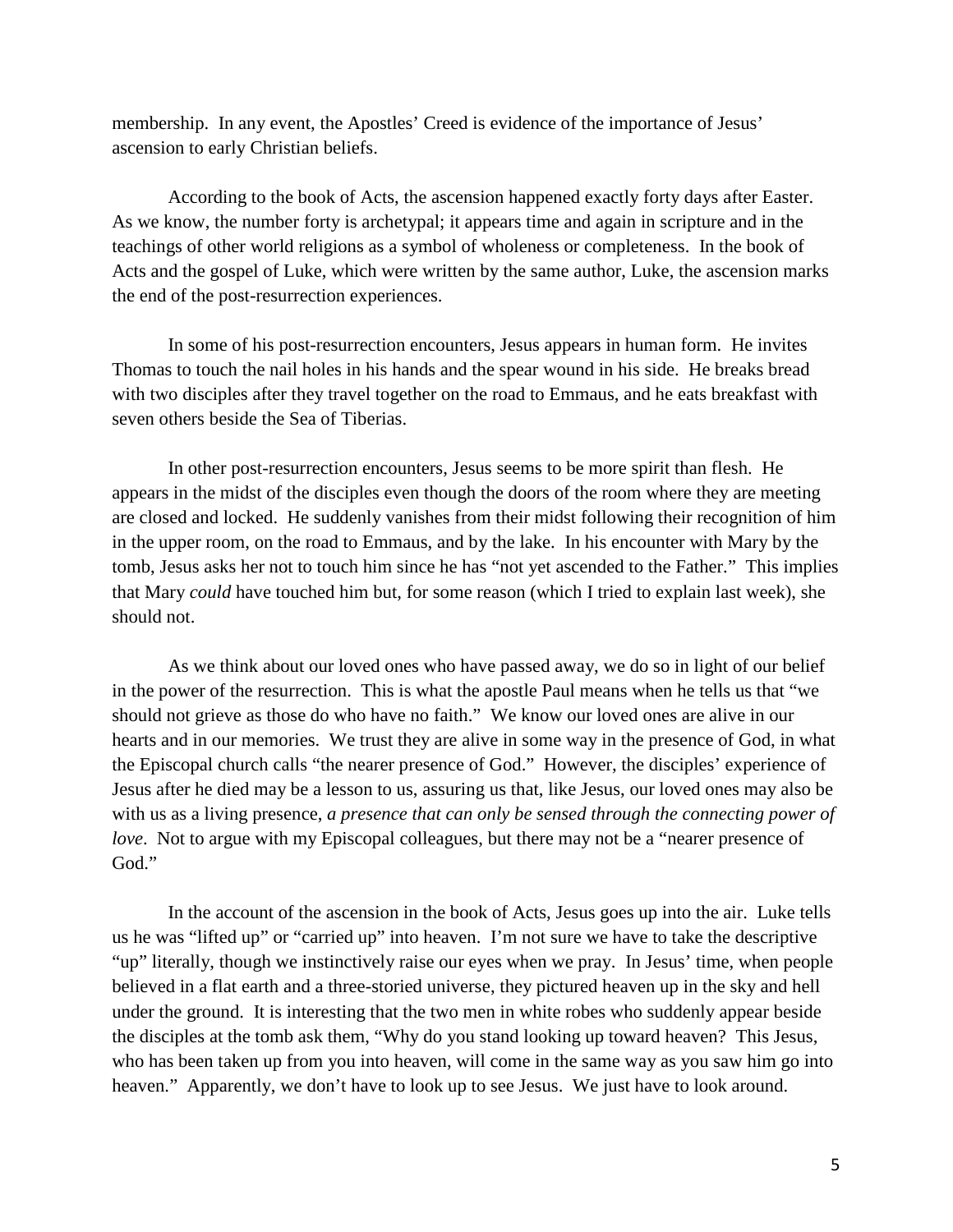Accompanying this morning's gospel reading, a footnote in our Bible (the New Revised Standard Version) indicates that there were two different descriptions of the ascension in the ancient texts. In one, Jesus simply parts, departs, or withdraws from his disciples. In the other, he departs from them and rises up to heaven. The first implies that he just separates himself from his disciples. The second implies that he ascends to heaven. So, which was it?

I think our language may be the problem. When human beings became conscious, they began to split their experience of the world into opposites: up and down, left and right, light and dark, good and bad, God and humanity, heaven and earth, life and death. This is how our mind and our language structure reality, but it may not be how reality is. Reality may not be separated into the neat little bifurcated categories that our language, our description of reality, would lead us to believe. For instance, we have recently come to discover that not only sexual orientation, but also gender and gender identity are not binary, as we once thought; they are fluid.

Think of the dichotomy of mind and body. We think of them as separate and distinct, but are they? We can't have mind without body. If we maintain their separate existence, we create a conundrum: if they are truly separate, how can they communicate with each other? To solve this problem, spiritualists maintain that mind is the only reality, physical matter is an illusion, and prayer is the only effective response to illness. Materialists, on the other hand, believe that everything is reducible to body, that the mind is nothing more than the physical brain. Their approach to healing is chemical. They do not believe in psychosomatic medicine, though we know from our own experience that a psychological condition can give rise to an ulcer or high blood pressure, and that a chemical imbalance in our body or brain, e.g., through ingesting alcohol or injecting drugs can affect our mind.

When we dichotomize, we invariably place a value judgment on the polarities. The belief that spirit is good and flesh is bad led to asceticism, the denigration of the body as a path to spiritual enlightenment. The belief that heaven is good, and that earth is consequently bad, evil, and fallen, has kept us from embracing and caring for the wonder of God's creation. This has provided a theological justification for the desecration, the de-sacralizing, the destruction of our environment.

Elizabeth Barrett Browning tells us, "Earth's crammed with heaven, and every common bush afire with God: but only those who see take off their shoes." Where, exactly, is holy ground? If we can answer this question, we may be able to determine where the heck Jesus is!

Jesus ushers us into a different reality or a different grasp of reality. As we know from the post-resurrection appearances, the disciples experience him as *both spirit and flesh*. He can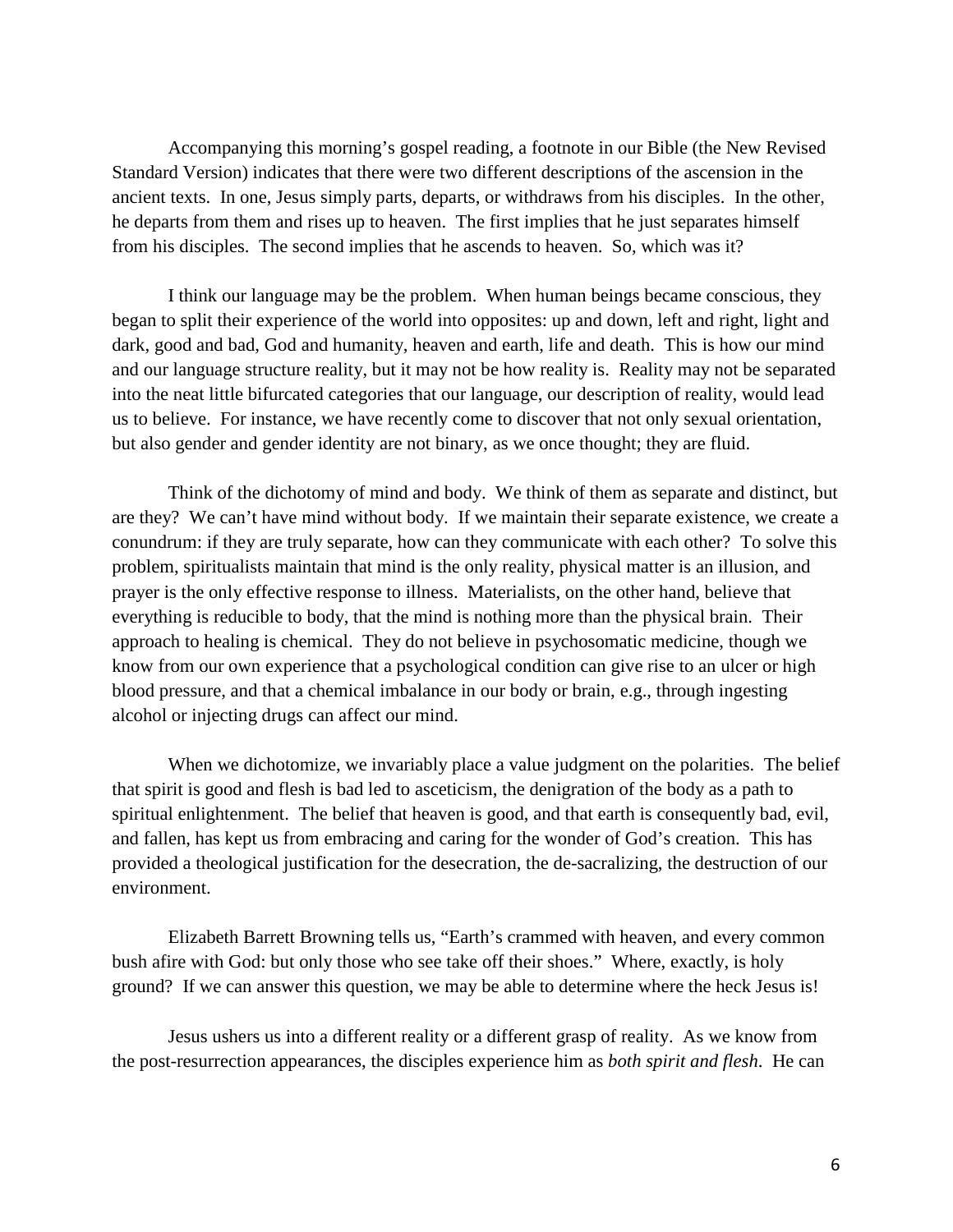walk through walls, yet he eats fish. He is in heaven, yet he is on earth with us. He is no longer present, except to those who love him. To these people, his disciples, he is very present!

In our creeds, we affirm that Jesus defeated the powers of death, that he overcame death. I believe that Jesus overcame death and helped us overcome our fear of death by *dissolving the dichotomy* between life and death, earth and heaven, this side of the grave and the other. This is why I find it sad when I hear some people say that they can't wait until they die so they can be with God. I do believe that when we die, we will be in "heaven" with God. I also believe that we are in heaven with God right now because heaven is right here on earth, though we may not know it!

The ascension, like the virgin birth, which is also mentioned in the Apostles' Creed, may have happened literally. It's possible. Like the virgin birth, however, the ascension may also be a symbolic expression of a deeper truth. This would explain why the accounts of each in scripture are so paradoxical. The deeper message of the virgin birth is that Jesus is both human and divine. The deeper meaning of the ascension is that Jesus is both in heaven and here on earth. He is distant, yet present. He is with God, and he is with us. This means that we are with him, and we are with God. I think this is how a mystic would see it.

The great cathedrals of Europe were built in a period when most of the people who attended church were illiterate. Those who constructed these massive edifices took great pains to teach the faith through art. If you walked clockwise through the area behind the main altar at Notre Dame in Paris before it was devastated by fire, you would have found the story of Jesus' life depicted in sculpture and painting. Even if you couldn't read, you could connect the scripture readings you heard when you attended mass with the pictures. This would imprint these teachings as images in your mind.

The cathedral in York, England contains an interesting painting. In one of the side chapels, an unknown craftsman created a testimony to the ascension. On the ceiling at the top of the archway is a painting showing eleven faces gathered in a circle. They are the twelve disciples, minus Judas Iscariot, who are with Jesus as he departs into heaven. At the very center of the painting is a pair of feet--all that would be seen by the disciples as Jesus ascends to heaven.

Is this *literally* the way it happened--that Jesus simply rose into the air and faded away into the clouds? Perhaps. Or was this an attempt to depict a deeper truth about heaven and earth, this life and the next, in a picture? No matter what you believe, the disciples apparently experienced Jesus as both in heaven and on earth. And this is also possible for us!